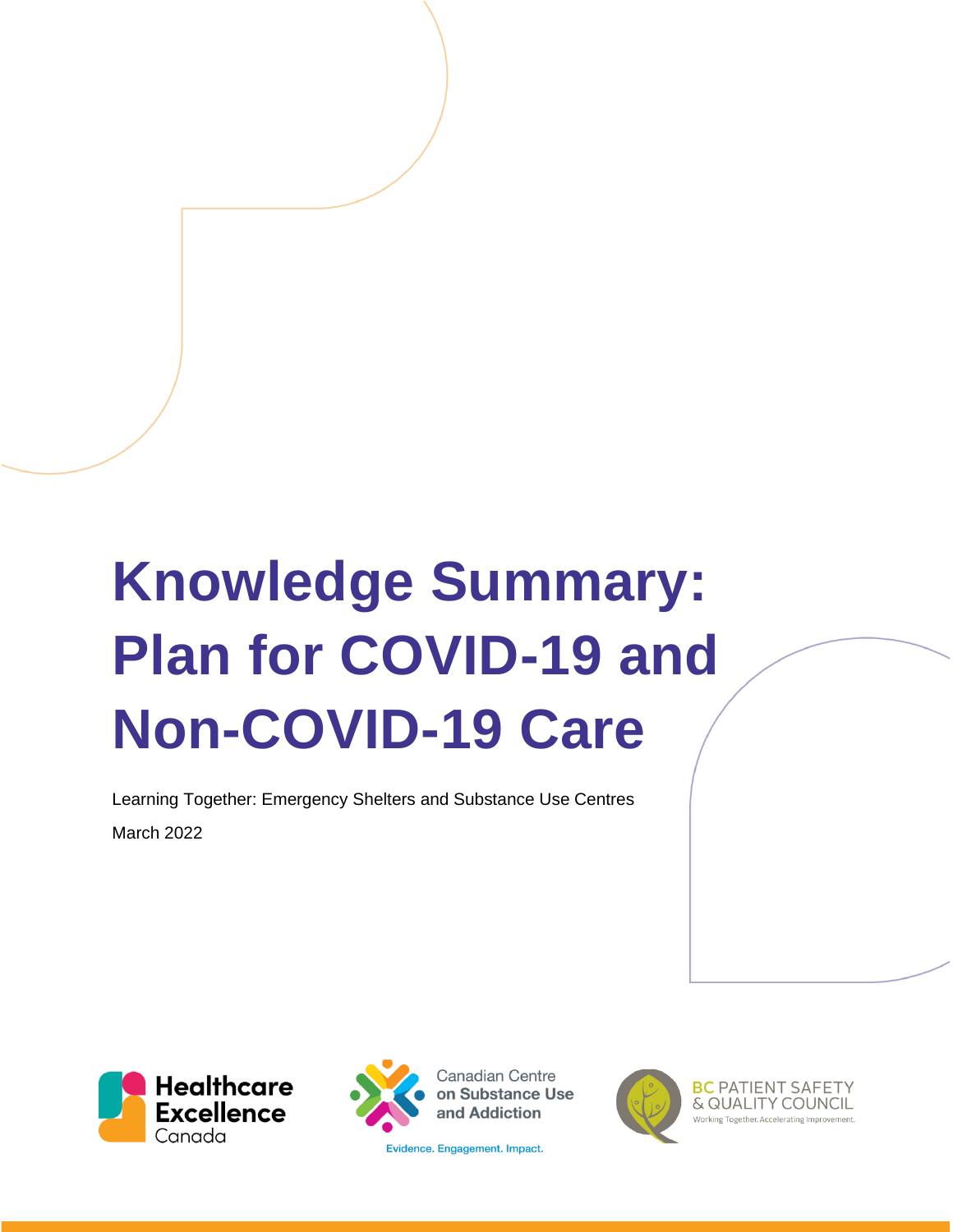# **About Learning Together**

The COVID-19 pandemic widened existing care and health gaps in emergency shelters and substance use centres. In February 2021, [Healthcare Excellence Canada,](https://www.healthcareexcellence.ca/) in collaboration with the [BC Patient Safety & Quality Council](https://bcpsqc.ca/) and the [Canadian Centre on Substance Use and](https://www.ccsa.ca/)  [Addiction,](https://www.ccsa.ca/) launched the [Learning Together: Emergency Shelters and Substance Use Centres](https://www.healthcareexcellence.ca/en/what-we-do/what-we-do-together/learning-together-emergency-shelters-and-substance-use-centres/)  [Program](https://www.healthcareexcellence.ca/en/what-we-do/what-we-do-together/learning-together-emergency-shelters-and-substance-use-centres/) to share real-time learnings across these care settings. This was a response to an urgent need to quickly improve supports for underserved people and those who care for them.

### **Knowledge summaries**

Emergency shelters and substance use centres have had to adapt to changing public health measures while still responding to multiple ongoing public health emergencies, including the housing and drug toxicity crises.

Recognizing the complex intersections between these emergencies, six promising practices were identified to guide pandemic response and preparedness and share 'lessons learned' across the sector.

These promising practices are covered in a series of three knowledge summaries: people in the workforce, preparation and prevention, and plan for COVID-19 and non-COVID-19 care.

# **Plan for COVID-19 and non-COVID-19 Care**

Planning for COVID-19 and non-COVID-19 care, in terms of consistent access to quality care, was identified as a promising practice with four key areas for improvement:

- Ensuring all clients have a current, person-centred, integrated care plan and access to programming.
- Supporting access for all clients to high-quality primary healthcare or substance use treatment plan that can be delivered in place during the outbreak.
- Establishing a contingency for prioritizing critical and non-essential services.
- Providing psychosocial supports for clients during an outbreak.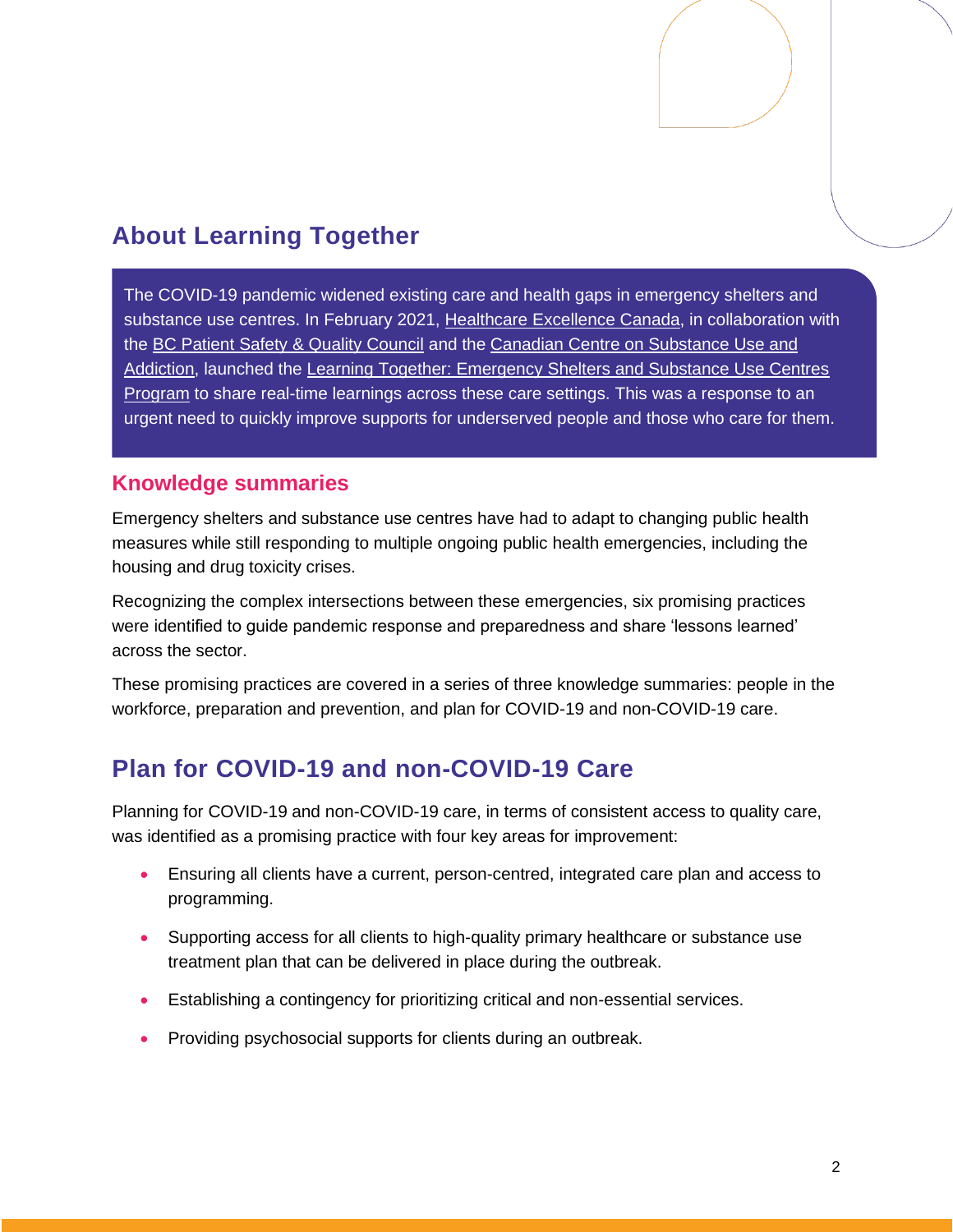## **Knowledge you can use**

Here are some practices that were found to be effective by those working in the sector (emergency shelters and substance use centres) and facing the demands of the pandemic:

- Focusing on trauma-informed, culturally safe, relationship-centred care for harm reduction to improve care delivery [\(learn more\)](https://www.youtube.com/watch?v=Mj2REcUvoWE&list=PLXppU70IRw-GhOb7cPGZli0VlGzomBxP0&index=5).
- Embedding a community of care by accepting substance use, understanding trauma, and recognizing the complex needs of clients to improve the quality of care they receive [\(learn more\)](https://www.youtube.com/watch?v=Mj2REcUvoWE&list=PLXppU70IRw-GhOb7cPGZli0VlGzomBxP0&index=5).
- Providing medical and palliative care, through a mobile street and shelter palliative care program, to improve quality of life, pain and symptom management, and emotional/psychological/psychosocial support [\(learn more\)](https://www.youtube.com/watch?app=desktop&v=3NfBDfIBhwY).
- Leveraging expertise and resources in the sector by joining a network of organizations to achieve change in the face of initial, current and anticipated challenges of the COVID-19 pandemic [\(learn more\)](https://www.youtube.com/watch?v=J5nt70hG-dg&list=PLXppU70IRw-GhOb7cPGZli0VlGzomBxP0&index=9).

# **Webinars**

For more information on how to plan for consistent access to quality COVID-19 and non-COVID-19 care, check out these recordings and recaps of past Learning Together webinars.

**Harm Reduction with the [Dr. Peter Centre](https://www.drpeter.org/)** highlights strategies for providing person-centred harm reduction services during the pandemic and in times of crisis. Watch the webinar [here](https://www.youtube.com/watch?v=Mj2REcUvoWE&list=PLXppU70IRw-GhOb7cPGZli0VlGzomBxP0&index=5) or read the webinar summary [here.](https://www.healthcareexcellence.ca/media/hechh3aj/harmreduction_webinar_synopsis-en.pdf)

**Equitable Care: [The Palliative Education and Care for the Homeless \(PEACH\) Program](https://www.icha-toronto.ca/programs/peach-palliative-education-and-care-for-the-homeless)** showcases strategies used by the PEACH program to support those experiencing homelessness and how this program has been adapted during the COVID-19 pandemic. Watch the webinar [here](https://www.youtube.com/watch?app=desktop&v=3NfBDfIBhwY) or read the webinar summary [here.](https://www.healthcareexcellence.ca/media/21onx0q2/final-oct15-webinar-ltsummary-en.pdf)